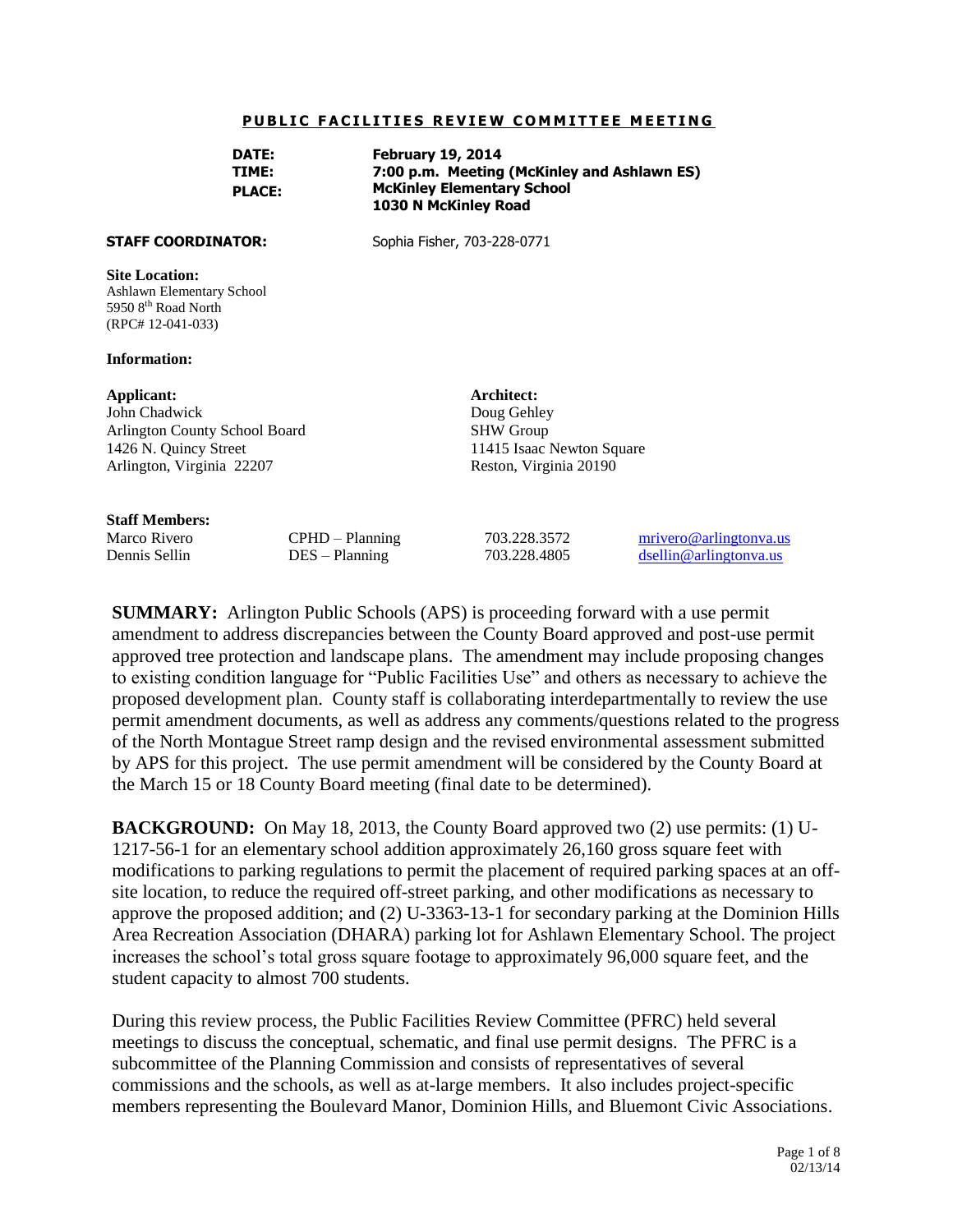## **The following provides additional information about the site and surroundings:**

Site: The site is bound on the north by  $8<sup>th</sup>$  Road North and Wilson Boulevard, south by  $5<sup>th</sup>$  Road North, east by North Manchester Street and Bluemont Park, and west by the Dominion Hills Pool and Powhatan Springs Park.

Zoning: The site is zoned "S-3A" Special Districts. Schools are a permitted use by provision of a use permit subject to ACZO Article 4, Section §4.1.

Land Use: The site is identified on the General Land Use Plan (GLUP) as "Public"

Neighborhood: The site is located within the Boulevard Manor Civic Association and is adjacent to the Dominion Hills and Bluemont Civic Associations. Representatives from the aforementioned civic associations are involved in the BLPC and PFRC processes.



**DISCUSSION:** The BLPC has held sixteen (16) meetings as of the date of this report, with the most recent occurring on January 7, 2014 (three (3) of those meetings occurred after the use permit was approved by the County Board on May 18, 2013). To date there have been seven (7) meetings of the PFRC, which were held on September 26, 2012, October 17, 2012, November 27, 2012, January 15, 2013, February 20, 2013, March 13, 2013, and April 17, 2013. All meetings occurred prior to final County Board action of the use permits associated with the Ashlawn Elementary School renovation/addition. A summary of the meetings are located on the PFRC website. The *Principles of Civic Design in Arlington* provides the PFRC discussion points and guidelines on building siting, form, and design.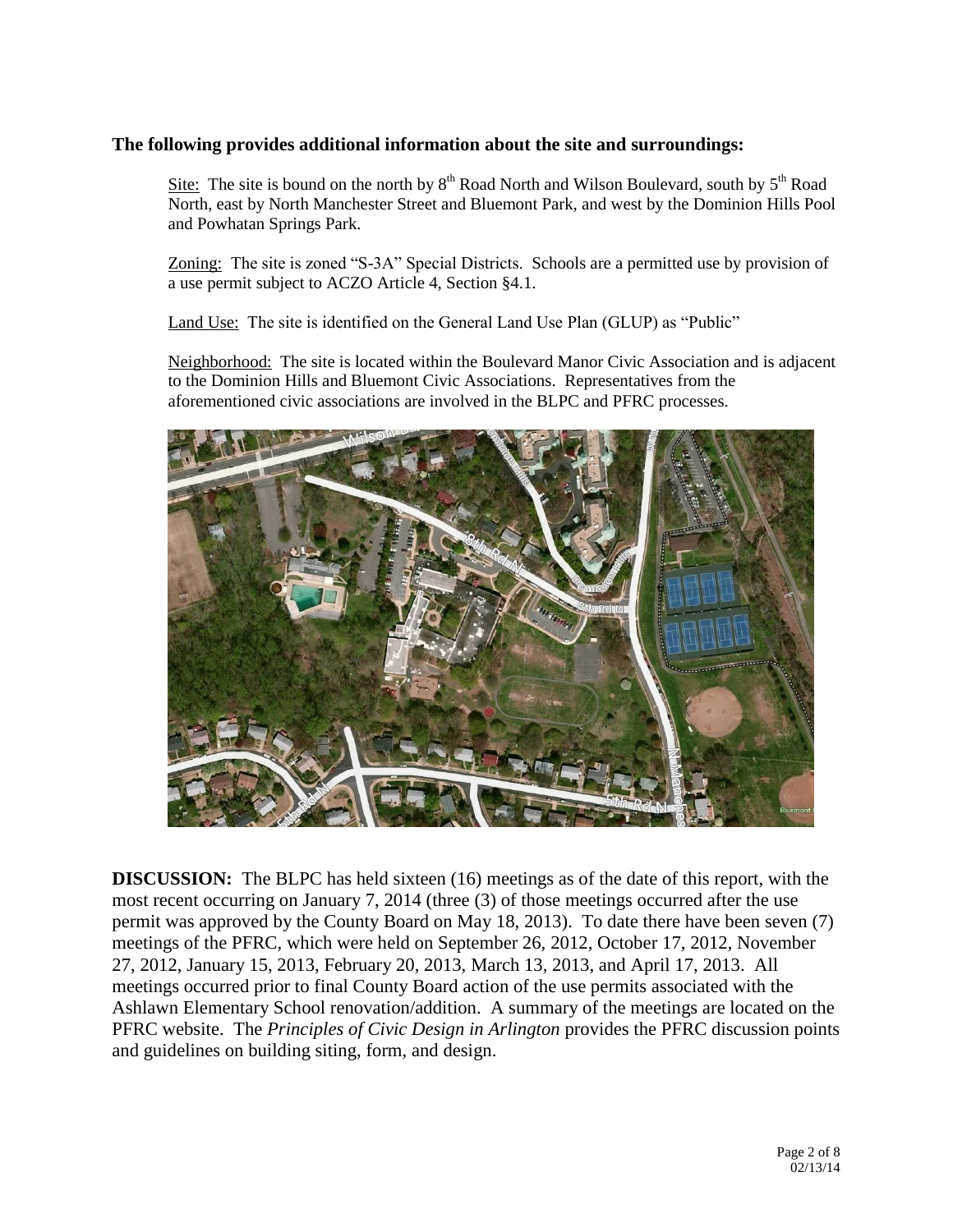## Process Since County Board Approval on May 18, 2013:

After use permit action by the County Board, Arlington Public Schools (APS) and County staff met to discuss post-use permit plan submission, which shows what was approved by the County Board and reflects any changes made at the Board meeting. This meeting occurred in early August 2013 and soon after APS submitted post-use permit plans for review. The plans showed an approved water retention facility located on the southeast corner of the site. Furthermore, there were several trees that were identified to be removed which were not part of the Board approved, conceptual tree protection plan. Some of those trees were located at the site of the approved water retention facility, near the approved North Montague Street ramp, and in other areas of the site. When County staff signed-off on the post-use permit plans in September 2013, staff did not realize the discrepancy with the County Board approved conceptual plans.

Staff acknowledges the discrepancies and advised APS to file for a use permit amendment to mitigate the issues related to tree protection and future landscaping at the site. Condition #4.b. specifies that "trees designated to be saved on the tree protection plan, or those specified to be saved by the approved use permit and shown on any filing in connection with this case, will be protected…". Any changes to the County Board approved plans related to tree protection and landscaping must be reconsidered by the County Board. APS and County staff met in January 2014 to discuss use permit amendment submission requirements, deadlines for the proposed application and plan submissions, and timing for County Board consideration. APS submitted a use permit amendment application and materials at the appropriate deadlines for County Board consideration at the March 15, 2014 regular meeting or March 18, 2014 recess meeting.

County staff is currently evaluating the application and plans interdepartmentally and provided comments back to APS staff for their consideration. On January 30, 2014, a community meeting was held at Ashlawn Elementary School to discuss the proposed use permit amendment to the approved use permit plans. APS staff will be considering the various questions and comments received at this meeting as part of their plan evaluation.

## Use Permit Amendment Submission Graphics & Renderings:

The use permit amendment being considered consists of two (2) parts:

- 1. The revised tree protection plan (now developed by a certified arborist; the plans show more detailed information about tree conditions) and landscape plan which shows a total of 94 trees to be removed (compared to 54 trees in May 2013) and 224 new trees to be planted (compared to 127 trees in May 2013). When compared to the May 2013 approved use permit plans showing 127 new trees, a total of 97 additional trees are proposed to be planted on site as part of this amendment (224 total trees).
- 2. Amend Condition #58 of the use permit for "Public Facilities Use" identifying alternate restoration procedures for the existing grass field area and procedures for acquiring additional off-site parking at neighboring parks (particularly Bluemont and Powhatan Parks).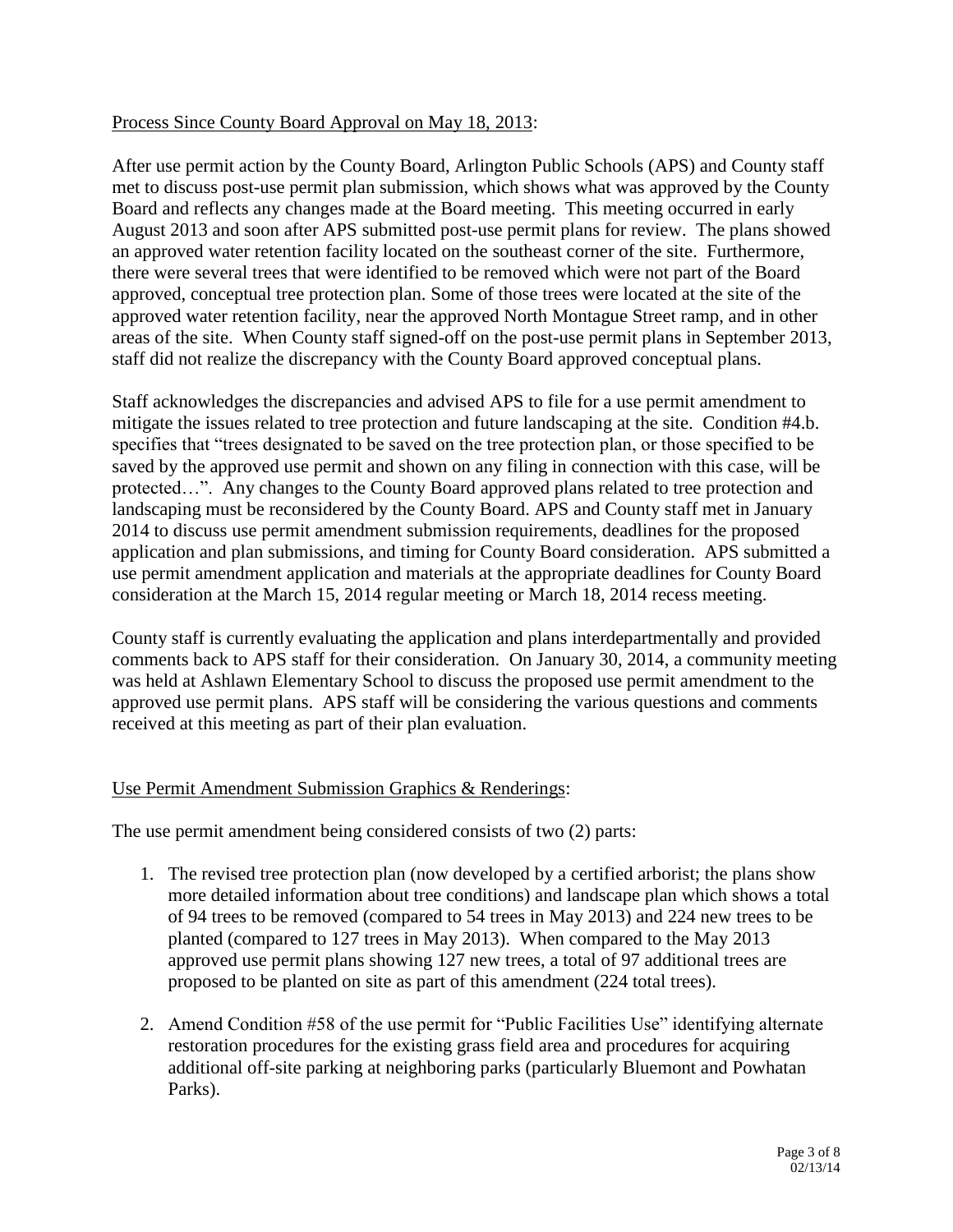The following graphics show the proposed tree replacement calculations, tree protection plan and landscaping:

| Tree Replacement Calculations                    |                          |                        |
|--------------------------------------------------|--------------------------|------------------------|
| <b>March 2013</b>                                |                          |                        |
| <b>DESCRIPTION</b>                               | <b>REPLACEMENT VALUE</b> | <b>ACTUAL QUANTITY</b> |
| Shade Trees (1:1 replacement)                    | 49                       | 49                     |
| Understory and Evergreen Trees (3:1 replacement) | 26                       | 78                     |
| <b>TOTAL</b>                                     | 75                       | 127                    |
|                                                  |                          |                        |
| January 2014                                     |                          |                        |
| <b>DESCRIPTION</b>                               | <b>REPLACEMENT VALUE</b> | <b>ACTUAL QUANTITY</b> |
| Shade Trees (1:1 replacement)                    | 83                       | 83                     |
| Understory and Evergreen Trees (3:1 replacement) | 47                       | 141                    |
| <b>TOTAL</b>                                     | 130                      | 224                    |

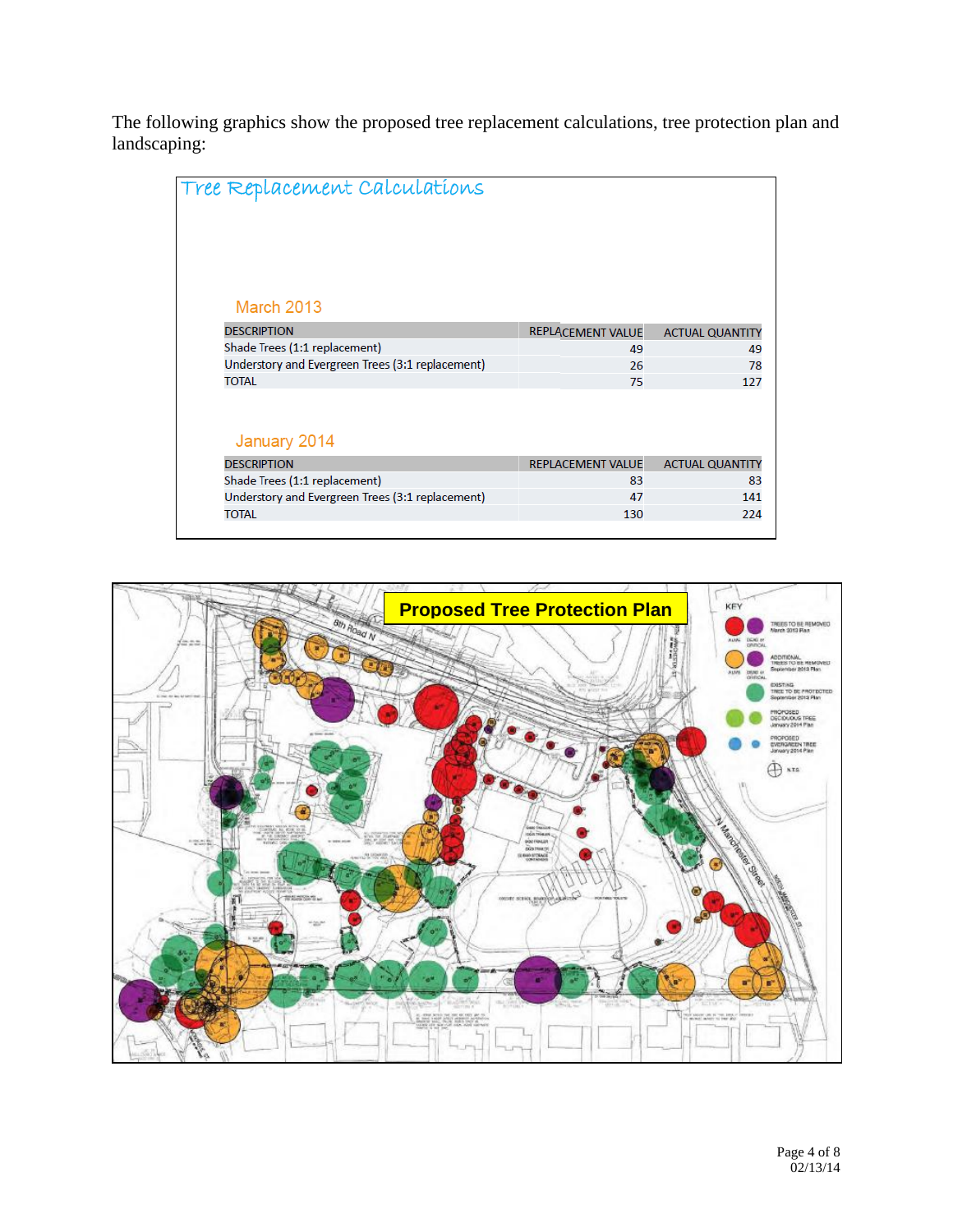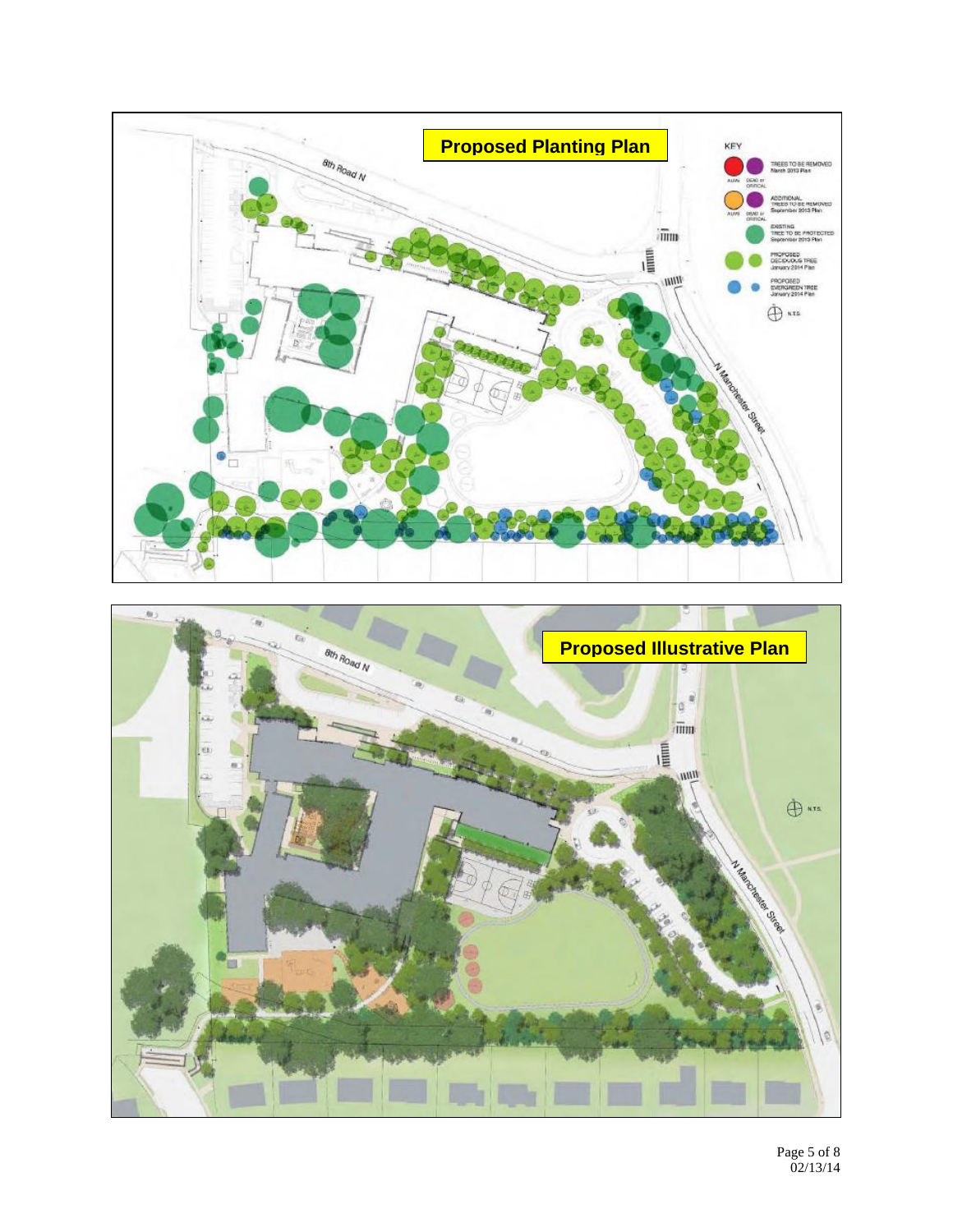# **Water Retention Facility Area**



*Water retention facility will be underground.* 



*Red: Trees to be removed from May 2013; Yellow: Additional Trees to be removed per UPA (or already removed); Green: Trees to be protected.*



*Green: Existing tree; Light Green: Proposed deciduous trees; Blue: Proposed evergreen trees.*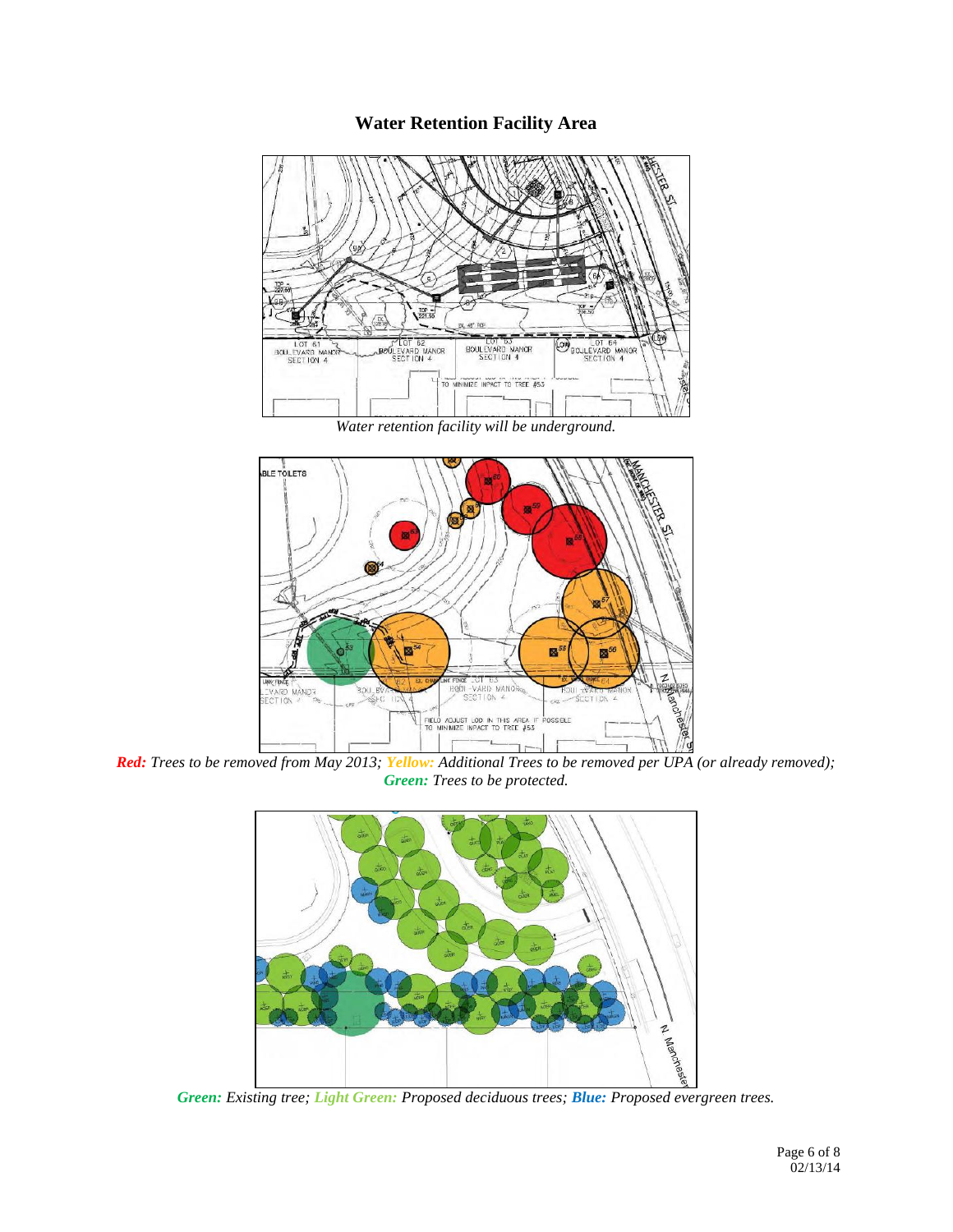

# **Planting Cross Sections of Southeast Corner (1, 5, 10 years)**



ó ίņ, N. Manchester St LOT 62 5911 5th Rd N LOT 63 5907 5th Rd N LOT 64 5901 5th Rd N ELEVATION AT SE CORNER  $10+$  years